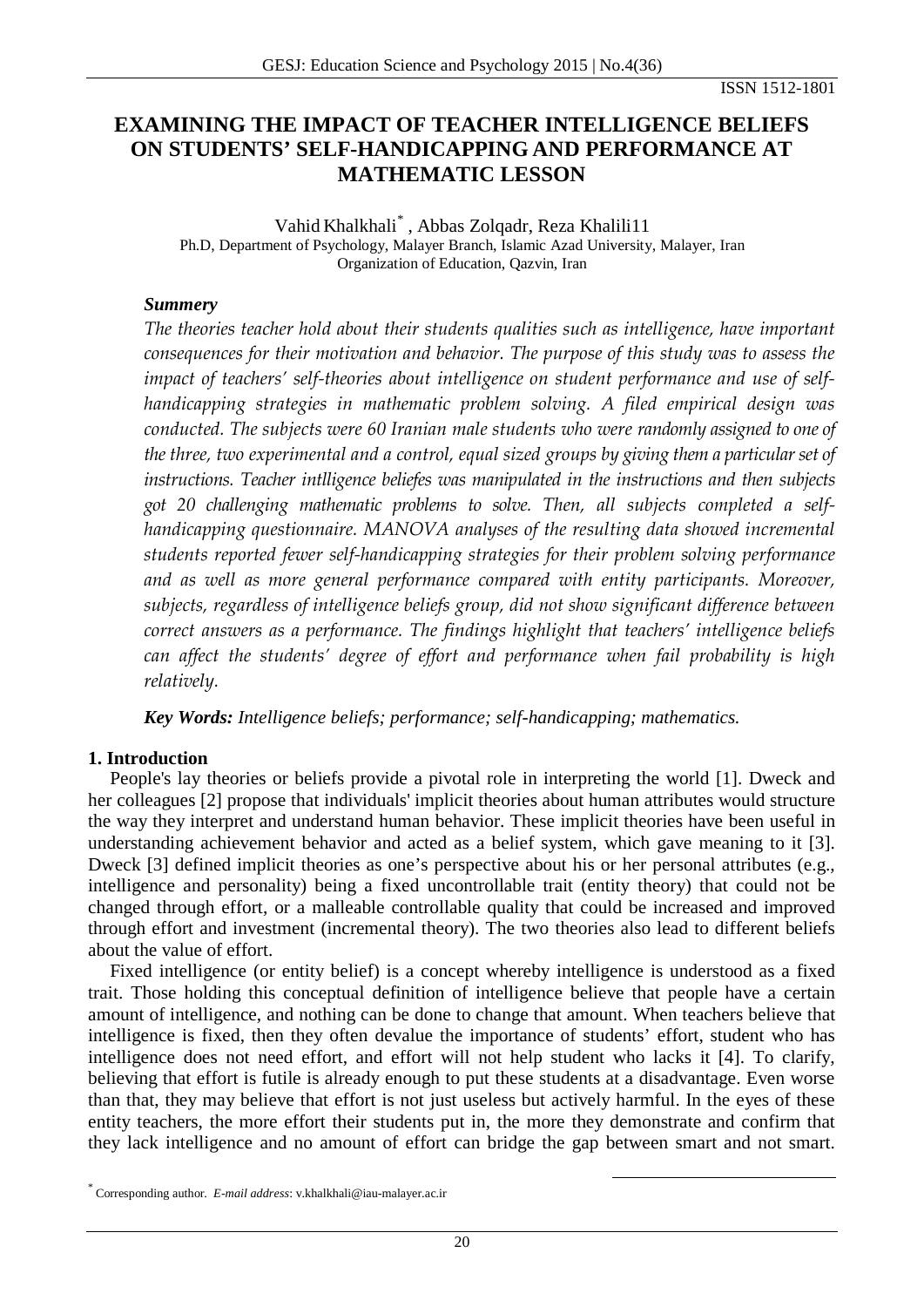Thus, effort is not just futile but also dangerous—hard work is seen as a sign of low intelligence [5; 6]. In contrast, when teachers believe that intelligence is changeable, then effort can be useful. It can help them improve their students, regardless of their current level of intelligence. These teachers with an incremental theory are more likely to endorse statements such as "The harder you work at something, the better you will be at it." Believing in the power of effort helps children choose the path to greater success [7].

Dweck [8] represented the implicit theories as a meaning system, which had important consequences for motivation and behavior, particularly in achievement motivation contexts. On the basis of Dweck & Master [7] teacher with both theories, as long as they are succeeding readily, their different beliefs about intelligence may not always have much impact. However, once students begin to encounter or worry about setbacks, teachers' theories become increasingly important in determining how they will respond to their students. In particular, the two theories lead teachers to explain their students' setbacks in different ways, and how entity and incremental teachers explain their students failure, effect on how they choose a way to change.

Failing is usually a sign that students need to change their behavior and study strategies in the future. For teacher with an entity theory of intelligence, students' failure is a sign of low intelligence. By attributing failure to factors outside their control, these teachers do not help students change their behavior and they set themselves up to fail again and again. When it came to choosing a strategy for the future, students with an entity theory chose negative strategies that avoided effort [4]. These teachers lead students show a helpless behavior pattern [7]. Helpless learners did not attribute their successes to action taken, but rather explained them predominantly through uncontrollable causes such as luck or task difficulty. When helpless-pattern learners were encountered by failure, they reduced their aspiration, experienced negative emotions, demonstrated lower levels of persistence, and gave up the task easily [9; 10].

In contrast, for teachers with an incremental theory about intelligence, failure is an indication that that their students did not try hard enough. By attributing failure to their own lack of effort, they were poised to take control of the situation and set themselves up to do better in the future. When choosing strategies for the future, the incremental teachers chose positive strategies based on effort. These students are motivated to work even harder so that they would do better next time. This teachers lead students show a mastery oriented behavior pattern [11]. Mastery oriented learners want to acquire new competencies and to be able to have command of new situations. The information processing of mastery oriented learners is therefore focused on the surveillance of learning process and the search for new strategies that are useful in attaining learning goal. When this learning process is confronted by an obstacle, this is seen as an indication that the wrong strategy had been applied [12; 13].

Because performance relative to others is such a meaningful measure of intelligence within an entity theory, teachers with an entity theory may take steps to make their students performance less meaningful. Specifically, students may deliberately handicap their own performance, in order to blame their failure on something besides intelligence. Self-handicapping is the tendency to create obstacles to performing well [14]. Jones and Berglass [15] first described a phenomenon, labeled self-handicapping, in which people create obstacles that make failure more likely, but where presumably that failure is not diagnostic of their abilities. In the event of a failure, one can point to the self-handicap as the reason a better outcome was not obtained and thereby protect self-esteem and conceptions of intelligence [16; 17]. College students who believed that their intelligence was fixed were more likely to engage in self-handicapping behaviors such withholding effort from a task, feigning or claiming sickness, and procrastination [14]. Self-handicapping is more likely to occur when individuals are feeling uncertain about an important performance. According to the self-worth theory [18] withdrawing effort is a self-handicapping strategy that students may use to protect their sense of intelligence and worth in the event of a failure. On the other hand, the meaning of effort is different for student with incremental intelligence beliefs than for students with entity beliefs [7], but, they may not always have much impact [8].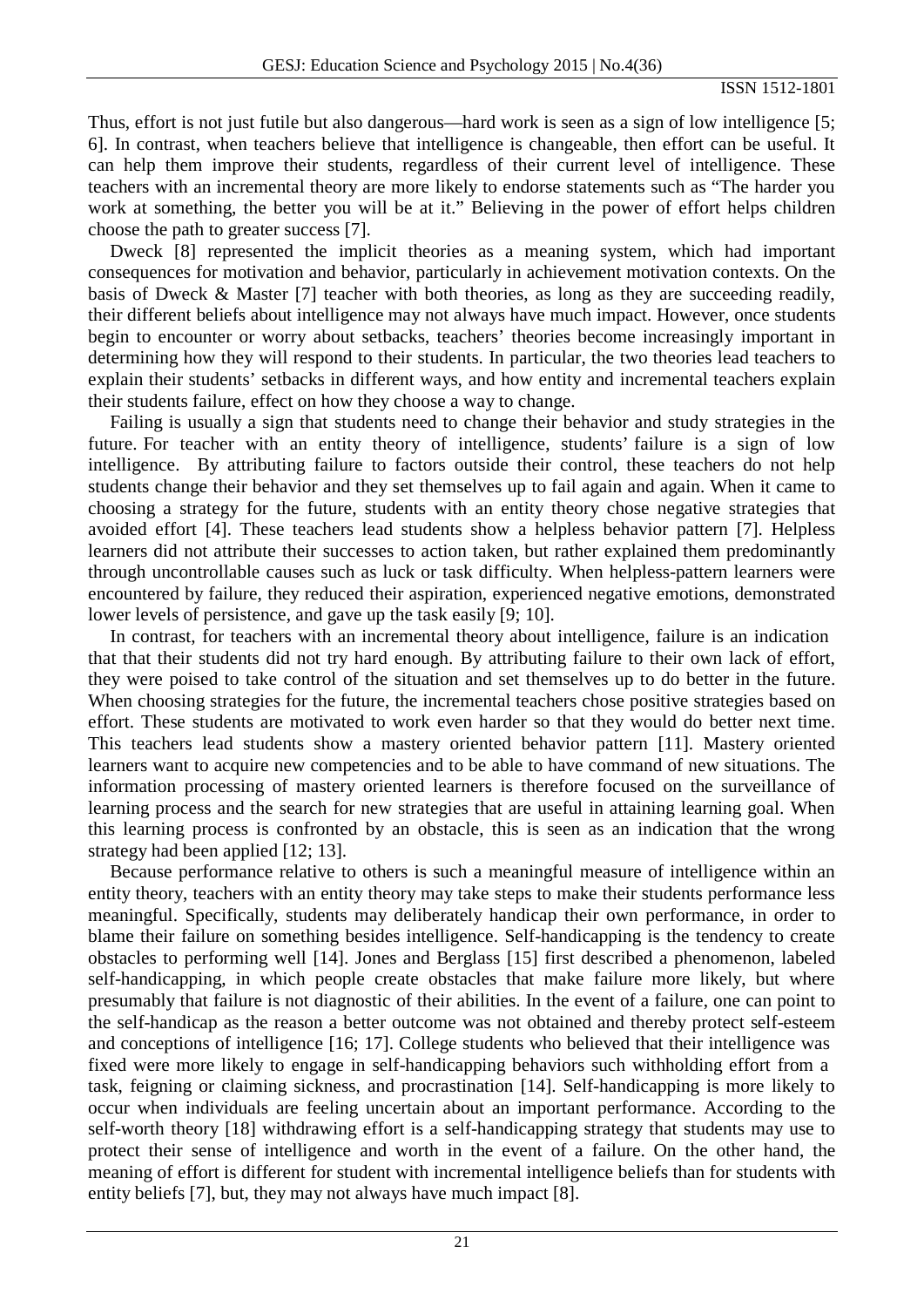ISSN 1512-1801

According to the self-worth theory of motivation, intelligence is closely tied to self-worth and so when there is doubt as to individuals' intelligence, there is doubt as to their self-worth [19]. A priority of some students, therefore, is to protect their sense of intelligence and to try to influence others' evaluations of their intelligence. Self-handicapping is a way students are able to do this. Self-handicapping strategies are self-protective and geared towards protecting individuals' competence in the event of failure [18]. Research has also demonstrated that self-handicapping is effective in protecting self-esteem and conceptions of intelligence in the face of failure. Specifically, the presence of a handicap allows individuals to shift attributions for a poor performance from intelligence to the handicap [17; 16]. In addition, self-handicapping maintains self-evaluations of intelligence in a specific domain, as well as global self-esteem, despite failure [16; 17]. The current study tested the impact of teachers' self-theories about intelligence on student performance and of self-handicapping strategies in mathematic problem solving. We expected that teachers' entity intelligence beliefs would induce higher level of self-handicapping strategies and reduce students' performance in problems, in contrast to incremental intelligence beliefs.

# **2. METHOD**

### *2.1. Participants*

This study was conducted using a field emprecial design. The initial participants comprised 90 tenth grade male Iranian students. Students who did not complete the entire questionnaire, however, were excluded from the analyses along with students who their rating of intelligence beliefs scale was not a match with their experimental group. As the control group size was 20 subjects other two experimental groups have been set same saized, hence, all analyses were based on a final sample of 60 students.

### *2.2. Measures*

*Intelligence beliefs.* The Persian version of 'Intelligence Questionnaire, Version Two' [20] was employed to examine incremental and entity beliefs. Intelligence beliefs were assessed through six items responses were made on 5-point scales (*1 = strongly disagree to 5 = strongly agree*). According to Wang and Koh [21], these two dimensions of intelligence beliefs yielded satisfactory internal consistency (Cronbach's alpha coefficients were both .78).

*Situational self-handicapping.* Participants were presented with a list of 6 claimed selfhandicapping strategies, all of which have arisen from previous research [22]. Using a seven-point Likert scale (*1 = strongly disagree to 7 = strongly agree*), participants were asked to rate the degree to which each claim would disrupt their performance with respect to the specific experimental task. Support for the reliability of this measure has been reported in past work (e.g.  $\alpha = .85$ ) [23].

*Mathematic test.* An exam which enclouded 20 mathematic problems. All problems' difficulty cofficient was bettwen 0/40-0/60.

### *2.3. Procedure*

The experiment took place during the participants' regular classes, which increases its ecological validity, in which they were told to get ready for matchematical exam. This exam took place after one week. All subjects were provided with a set of written text about an Iranian mathematician "Kharazmi" biography (about two pages). A research assistant who was unfamiliar with the theoretical purpose of the study randomly assigned the subjects to one of the three subjects groups by giving them a particular set of texts. The text sets were of the same length so that anyone looking at them casually would not suspect there were differences among them. The participants read their assigned set of texts an hour before the exam. Intelligence beliefs styles were manipulated in the biography texts. The entity beliefe was operationalized by using explicitly entity language such as: ''Kharazmin knew that innate intellegence is most important factor'', ''he was brilliant inborn'', ''nobody ever could be same as him''. In the incremental beliefs condition, wording such as ''Kharazmin knew that effort is most important factor'', ''he was brilliant because of his endeavor'' and ''anybody could be same as him just needs for effort'' were used instead. Then, to examine whether the entity beliefs manipulations produced the intended effect, we used the Intelligence beliefs scale [20]. Ultimately, the participants' vitality was assessed with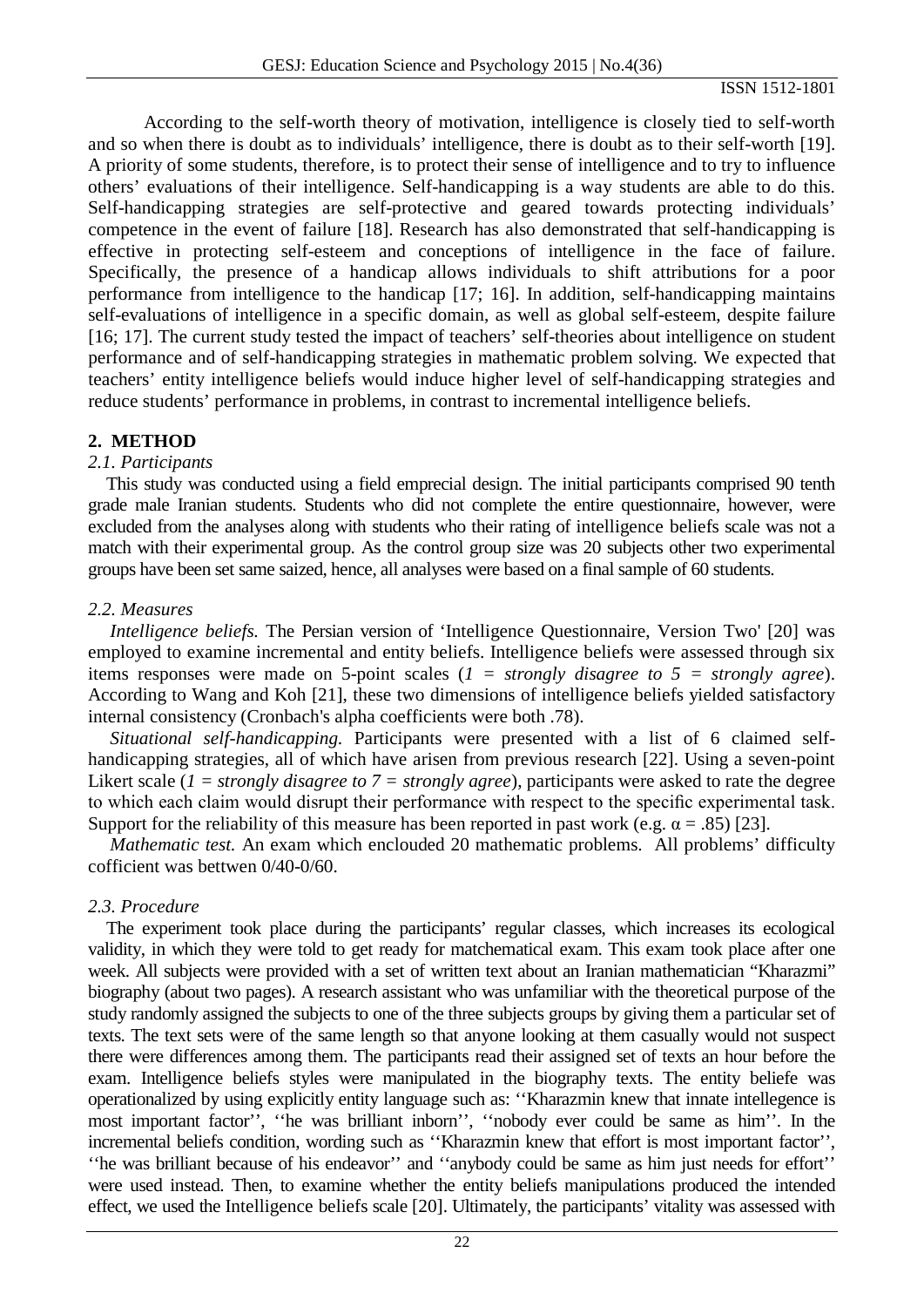a Situational self-handicapping Scale [22] after the exam. Participants were informed that there were no right or wrong answers and assured about the confidentiality of their answers. After the experiment, participants were thanked and debriefed on the purpose of the research.

# **3. Results:**

The data collected were analyzed in two parts. Initially, descriptive statistics were computed. In addition, the technique of multivariate analysis of variance (MANOVA) was employed.

Table 1 presents the means and standard deviations for the two dependent variables, performance and self-handicapping, in the different experimental conditions.

|                   | <b>Entity beliefs</b> |      | Incremental beliefs |           |                   |           |
|-------------------|-----------------------|------|---------------------|-----------|-------------------|-----------|
|                   | Group $(1)$           |      | Group $(2)$         |           | Control Group (3) |           |
|                   | <b>SD</b><br>M        |      | M                   | <b>SD</b> | М                 | <b>SD</b> |
| Performance       |                       |      |                     |           |                   |           |
| -Sum of answers   | 15.75                 | 4/89 | 18/60               | 2.16      | 17.95             | 3.23      |
| -True answers     | 3.85                  | 2.27 | 4.40                | 2.11      | 5.35              | 2.03      |
| Self-handicapping | 4.65                  | 0.81 | 2.95                | 1.39      | 3.15              | 0.67      |

**Table 1.** The performance and self-handicapping means and standard deviations of the four experimental conditions  $(N= 60)$ 

As Table 1 shows the worst performance and the highest use of self-handicapping sterategies were found in subjects with entity beliefs who have read a entity beliefs based biography of Kharazmi, and the lowest use of self-handicapping sterategies were found in subjects with incremental beliefs.

Performance and self-handicapping were investigated using the one-way multivariate analysis of variance (MANOVA) technique. MANOVA was conducted to determine the effect of group differences on the dependent variables (performance and self-handicapping). Table 2 shows the results of the analyses of variance. Significant differences were found for differences in dependent measures.

| <b>Table 2.</b> The F values for Pillai's procedure |       |                 |         |       |        |  |
|-----------------------------------------------------|-------|-----------------|---------|-------|--------|--|
|                                                     | value |                 | hypoth. | error | sig of |  |
|                                                     |       |                 |         | df    |        |  |
| Intelligence beliefs                                | .474  | $5.792^{\circ}$ |         | 55.00 | 000    |  |
|                                                     |       |                 |         |       |        |  |

**Table 2.** The F values for Pillai's procedure

experience of the state of the state of the state of the state of the state of the state of the state of the state of the state of the state of the state of the state of the state of the state of the state of the state of *<sup>P</sup>* <.05

The *F* values for Pillai's trace were statistically significant about intelligence beliefs,  $F(6, 55) =$ 5.792, *p* < .05. Subsequently, one-way analyses of variance (ANOVA) were performed for each of the dependent variables as follow-up tests to the MANOVA, as reported in Table 3.

**Table 3.** Univariate F-test

| Dependent variable | <b>SS</b> | MS     | Е                     | sig of F |
|--------------------|-----------|--------|-----------------------|----------|
| Performance        |           |        |                       |          |
| Sum of answers     | 89.233    | 44.617 | $3.421$ <sup>*</sup>  | .040     |
| True answers       | 23.033    | 11 517 | 2.506                 | .091     |
| Self-handicapping  | 34.533    | 17 267 | $16.954$ <sup>*</sup> | .000     |
| • $p > 05$         |           |        |                       |          |

experience and the second control of the second control of the second control of the second control of the second control of the second control of the second control of the second control of the second control of the secon *<sup>P</sup>* <.05

Results of Table 3 show that teacher's inteliegence beliefs impact on changes in performance (sum of answers) and self-handicapping  $(p < .05)$ . Subsequently, because the F values were statistically significant, follow-up contrast analyses with the Benferroni test were performed for each of the dependent variables, as reported in Tables 4 and 5.

**Table 4.** Follow-up contrast analyses with Benferroni test for Self-handicapping

|  | ιJ |  | --<br>010<br>- 44<br>ັ<br>∼ |
|--|----|--|-----------------------------|
|--|----|--|-----------------------------|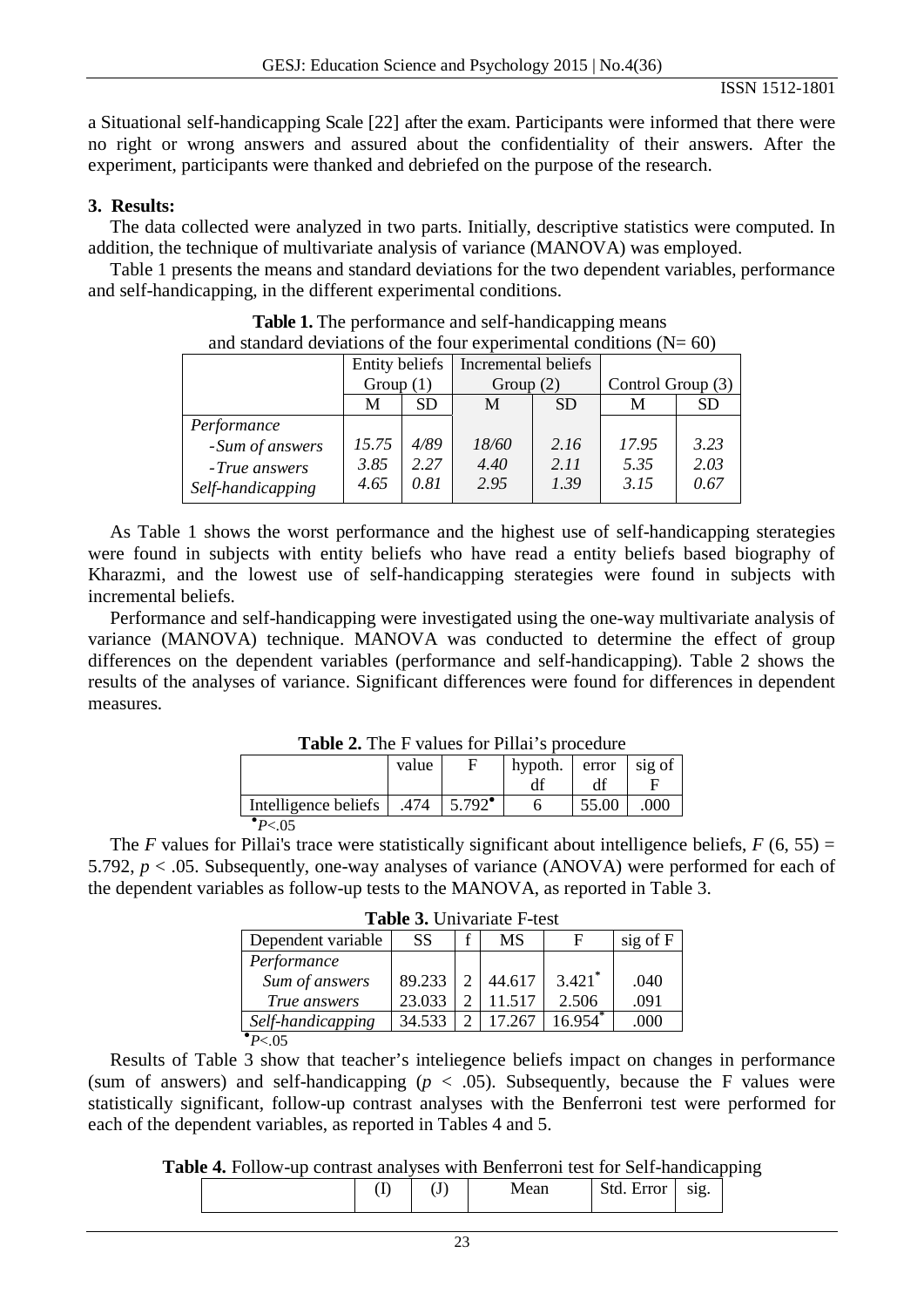|  | Dependent Variable | group          | group | Difference (I-J) |      |      |
|--|--------------------|----------------|-------|------------------|------|------|
|  | Self-handicapping  |                |       | 1.7              | .319 | .000 |
|  |                    |                |       | 1.5              | .319 | .000 |
|  |                    | $\overline{2}$ |       | $-1.7$           | .319 | .000 |
|  |                    |                |       | $-0.20$          | .319 | 1.00 |
|  |                    | 3              |       | $-1.5$           | .319 | .000 |
|  |                    |                |       | .20              | .319 | 1.00 |

*P*<.05

Results of Table 4 shows participants in group 1 reported significantly more Self-handicapping strategies compared with participants in other groups. No significant differences found between other groups in using of self-handicapping strategies. In other word, subjects with Entity beliefs showed the most using of self-handicapping strategies.

|  | with Benferroni test for performance (Sum of answers) |                     |       |                  |            |      |  |  |
|--|-------------------------------------------------------|---------------------|-------|------------------|------------|------|--|--|
|  |                                                       | (1)                 | (J)   | Mean             | Std. Error | sig. |  |  |
|  | Dependent Variable                                    | group               | group | Difference (I-J) |            |      |  |  |
|  | Sum of answers                                        |                     |       | $-2.85$          | 1.14       | .047 |  |  |
|  |                                                       |                     |       | $-.65$           | 1.14       | .177 |  |  |
|  |                                                       | $\overline{2}$<br>3 |       | 2.85             | 1.14       | .047 |  |  |
|  |                                                       |                     | 2     | 2.20             | 1.14       | 1.00 |  |  |
|  |                                                       |                     |       | .65              | 1.14       | .177 |  |  |
|  |                                                       |                     | ◠     | $-2.20$          | 1.14       | 1.00 |  |  |
|  | $\bullet$ D $\lt$ N $\le$                             |                     |       |                  |            |      |  |  |

| <b>Table 5.</b> Follow-up contrast analyses           |
|-------------------------------------------------------|
| with Benferroni test for performance (Sum of answers) |

*P*<.05

Results of Table 5 shows participants in the group 1 (subjects with an entity beliefs) reported significantly lower sum of answers compared with participants in other groups. No significant differences found between other groupse.

### **Discussion**

Dweck [11] posits that people's lay theories or beliefs about their intelligence have important consequences for motivation and behavior, particularly in achievement motivation contexts. The purpose of the current study was to examine the impact of teachers' intelligence beliefs on students' performance and self-handicapping strategies in mathematical exam. The results supported the hypotheses and demonstrated that students who believed that their abilities were global and enduring used more self-handicapping strategies These findings are consistent with Khalkhali [24], Kray and Haselhuhn [25], Chen et al, [26], and Good, Rattan, and Dweck [27]. On the other hand, students with an entity intelligence belief show more sum of answers but less true answers to problems in comparison to students with incremental beliefs about their intelligence and control group. Such a finding is important to those concerned with self-handicapping behaviors in classrooms. On the basis of Dweck and Master [7], as long as students with both theories are succeeding readily, their different beliefs about intelligence may not always have much impact, once they begin to encounter or worry about setbacks their theories become increasingly important in determining how they will respond to those setbacks. In particular, the two theories lead students to explain their setbacks in different ways.

In the current study, the exam in which the all groups participated, an exam included 20 mathematic problems with 0/40-0/60 difficulty cofficient, was a relative high level difficult task and could trigger intelligence beliefs to play their roles. For entity theorists having to try hard is a sign of low intelligence and confirms that they must not be very smart. Therefore, they are looking for a way to protect their self-worth despite their poor performance, and self-handicapping is one option. As was observed in this exam, students with entity intelligence beliefs showed more selfhandicapping behaviors and less total answers in comparison with incremental theorists. These findings, however, did not appear for true answers. Entity theorists shown significally less sum of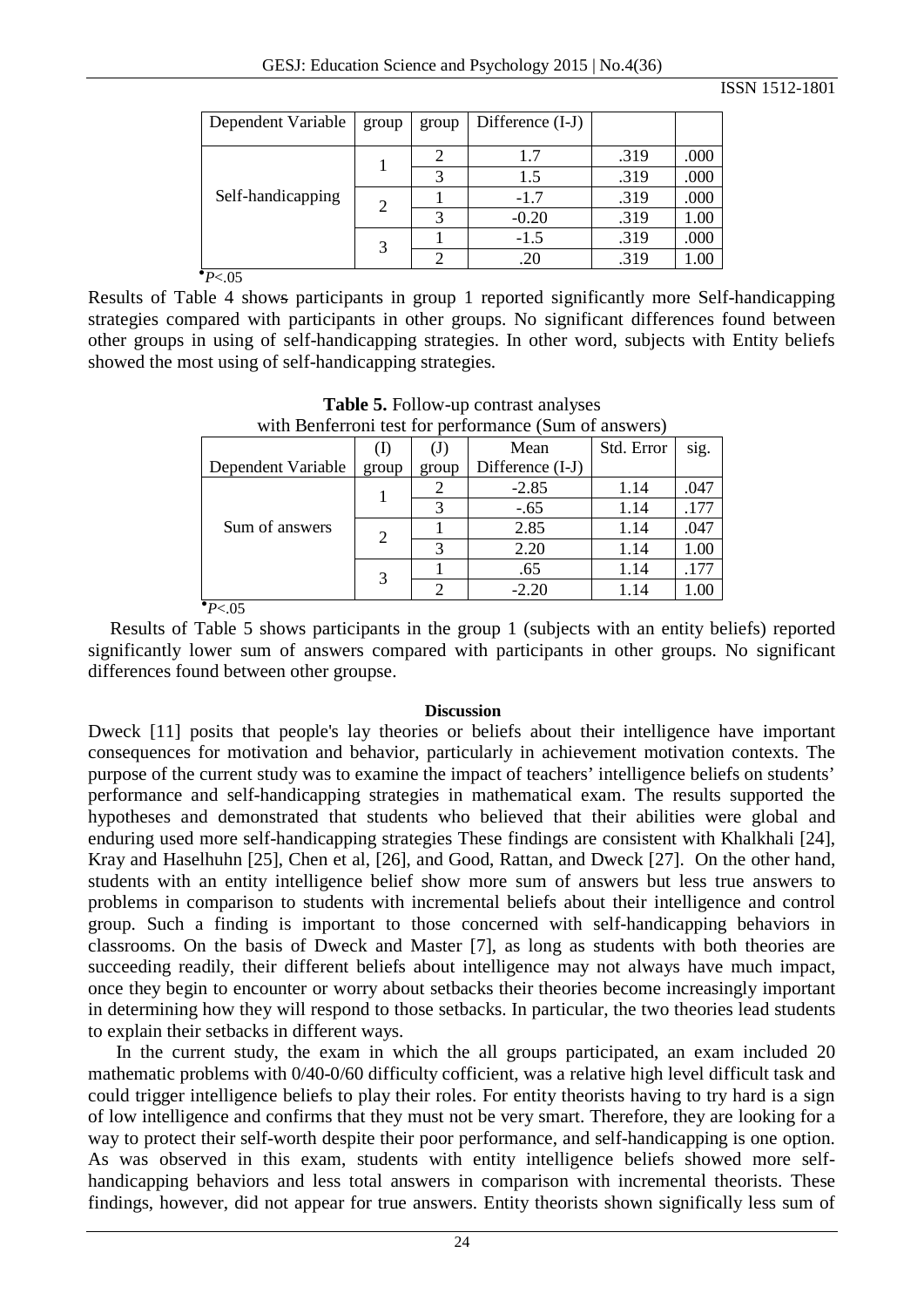ISSN 1512-1801

answers in comparison with other groups. For entity theorists, achievement situations carry important information about the self. Therefore, it looks they have more worried about their answers correctness then they have not put effort on solving the problem which were not easy. Although it increases the chances of failure, poor performance can then be blamed on the obstacles, rather than on innate intelligence. Intentional reduction of effort to get true answers is a selfhandicapping strategy which may set students up for a sense of contingent self-worth.

#### **5. Conclusion**

The findings from the present study have important implications, despite the limitations. They suggest that students' intelligence beliefs could affect the use of self-handicapping strategies and in turn their performance at classrooms. When students are faced with a difficult task or test, their self theories about intelligence rise up and become increasingly important in determining how they will respond to situations and try to protect self-worth. Because setbacks and difficult tasks indicate high probability of failure, students with an entity theory about intelligence explain them as a sign that they are not able enough. For them, effort is futile, useless and harmful; the more effort they put in, the more they demonstrate and confirm that they lack intelligence. In the eyes of these entity students, the intelligence and effort relation is reversed; therefore, they may set up selfhandicapping strategies for a sense of self-worth. In contrast, when students believe that intelligence is changeable, then effort can be useful. It can help them improve, regardless of their current level of intelligence. In summary, our argument so far is that for some individuals, achievement situations have deeper meaning about the self and that one cannot understand the dynamics of achievement motivation without taking this into account.

From a practical point of view, since entity students do not change their behavior, they set themselves up to fail again and again. They exhibit a maladaptive motivational pattern, negative cognitions, negative affect, reducing effort and aspiration, demonstrating lower levels of persistence and giving up the task easily [9; 10], choosing downward comparison [28]. Incremental beliefs about intelligence should be encouraged to reduce self-handicapping behaviors. Incremental form of self-theories may be developed by: providing the students with opportunities to experience selfesteem, self-determination and autonomy; providing increased opportunities for student input, guidance in the form of clear expectations and useful feedback; facilitating students' problem solving, helping them to work to their full potential and show their competence; identifying a link between their behavior and desired outcomes; emphasizing and acknowledging the students' concerns about failure and about close and challenging competitions so that the students feel understood and accepted. Therefore, physical education teachers can readily influence students' beliefs. By praising students for their effort and giving feedback about the process of learning, they can send the message that working hard and thoughtfully leads to greater success. They also send the message that hard work and progress are what they value, not natural, effortless, mistake-free brilliance that involves no learning.

The current study is not without its limitations. First, just a single measure of self-handicapping (self-handicapping scale) was used, it seems interview and behavioral observations could give useful information about strategies which students use in self-handicapping. Second, the crosssectional nature of the research design only allowed for a slice-in-time study. Hence, future studies can look at both self-report and behavioral self-handicapping.

#### **References:**

- 1. Kelly, G. A. (1955). *The psychology of personal constructs. A theory of personality.* Vol. 2. Clinical diagnosis and psychotherapy. Oxford, England: WW Norron.
- *2.* Dweck, C. S., Chiu, C. and Hong, Y. (1995). Implicit theories and their role in judgments and reactions: A world from two perspectives. *Psychological Inquiry,* 6, 267-285.
- 3. Dweck, C. S. (1996). *Implicit theories as organizers of goals and behaviour*. In P. M. G. J. A. Bargh (Ed.), The Psychology of action. Linking cognition and motivation to behavior (pp. 69-90). New York: Guildford Press.